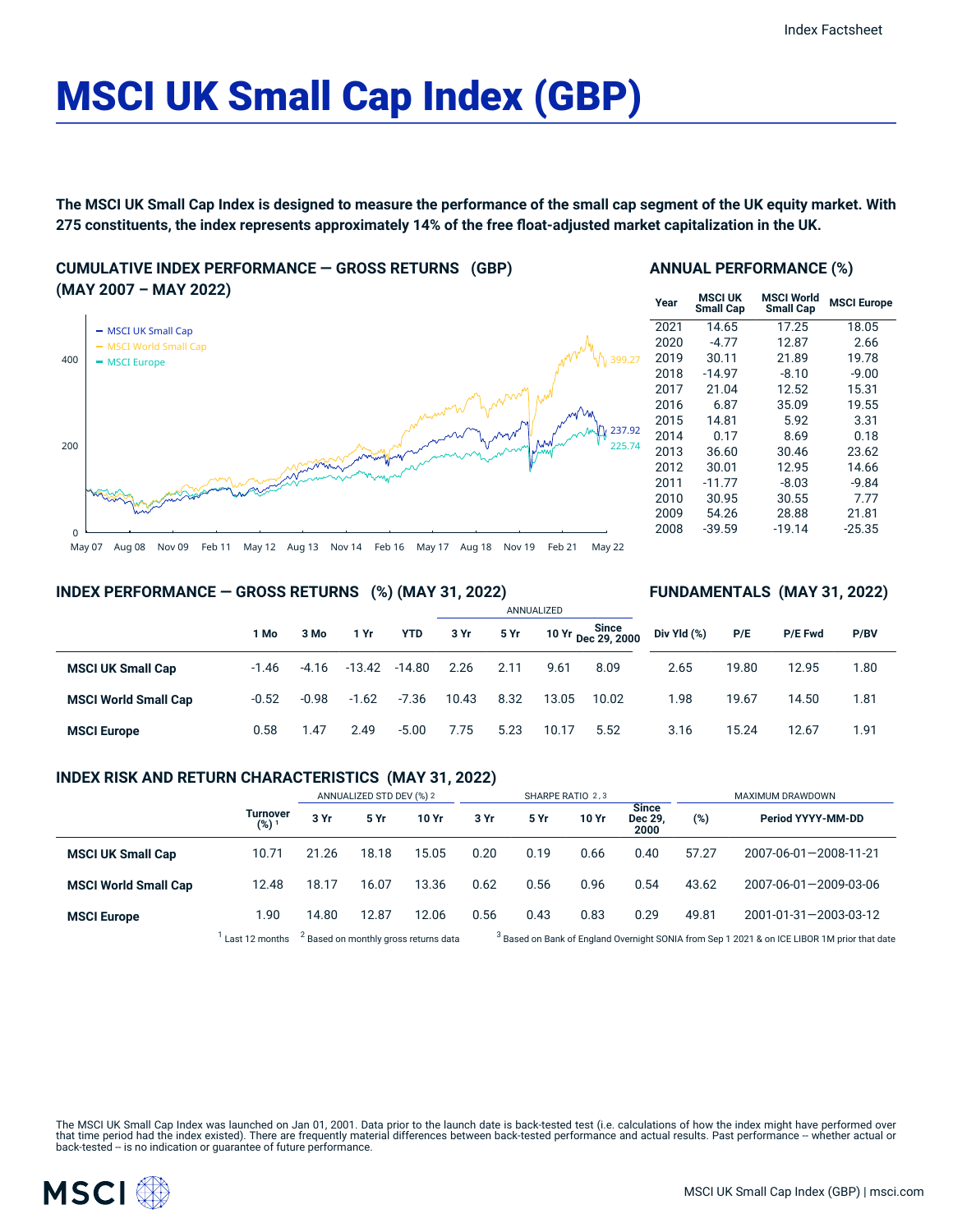## **INDEX CHARACTERISTICS**

| <b>MSCI UK Small Cap</b> |                               |  |  |  |  |
|--------------------------|-------------------------------|--|--|--|--|
| Number of                | 275                           |  |  |  |  |
| Constituents             |                               |  |  |  |  |
|                          | <b>Mkt Cap (GBP Millions)</b> |  |  |  |  |
| Index                    | 351,441.11                    |  |  |  |  |
| Largest                  | 6,060.38                      |  |  |  |  |
| <b>Smallest</b>          | 36.11                         |  |  |  |  |
| Average                  | 1,277.97                      |  |  |  |  |
| <b>Median</b>            | 932.33                        |  |  |  |  |
|                          |                               |  |  |  |  |

## **TOP 10 CONSTITUENTS**

|                               | <b>Float Adj Mkt</b><br>Cap<br><b>GBP Billions)</b> | Index<br>Wt. (%) | <b>Sector</b>      |
|-------------------------------|-----------------------------------------------------|------------------|--------------------|
| <b>MEGGITT</b>                | 6.06                                                | 1.72             | <b>Industrials</b> |
| RIGHTMOVE GROUP               | 5.10                                                | 1.45             | Comm Srvcs         |
| <b>CENTRICA</b>               | 4.66                                                | 1.32             | <b>Utilities</b>   |
| INTERMEDIATE CAPITAL GRP      | 4.58                                                | 1.30             | <b>Financials</b>  |
| <b>RS GROUP</b>               | 4.56                                                | 1.30             | Industrials        |
| <b>DS SMITH</b>               | 4.21                                                | 1.20             | <b>Materials</b>   |
| <b>WEIR GROUP</b>             | 4.12                                                | 1.17             | Industrials        |
| <b>HOWDEN JOINERY GROUP</b>   | 4.04                                                | 1.15             | Industrials        |
| <b>DECHRA PHARMACEUTICALS</b> | 3.94                                                | 1.12             | <b>Health Care</b> |
| UNITE GROUP                   | 3.93                                                | 1.12             | <b>Real Estate</b> |
| Total                         | 45.19                                               | 12.86            |                    |

# **FACTORS - KEY EXPOSURES THAT DRIVE RISK AND RETURN MSCI FACTOR BOX**



## **SECTOR WEIGHTS**



## **MSCI FaCS**



relative to a broad global index - MSCI ACWI IMI.

Neutral factor exposure (FaCS = 0) represents MSCI ACWI IMI.